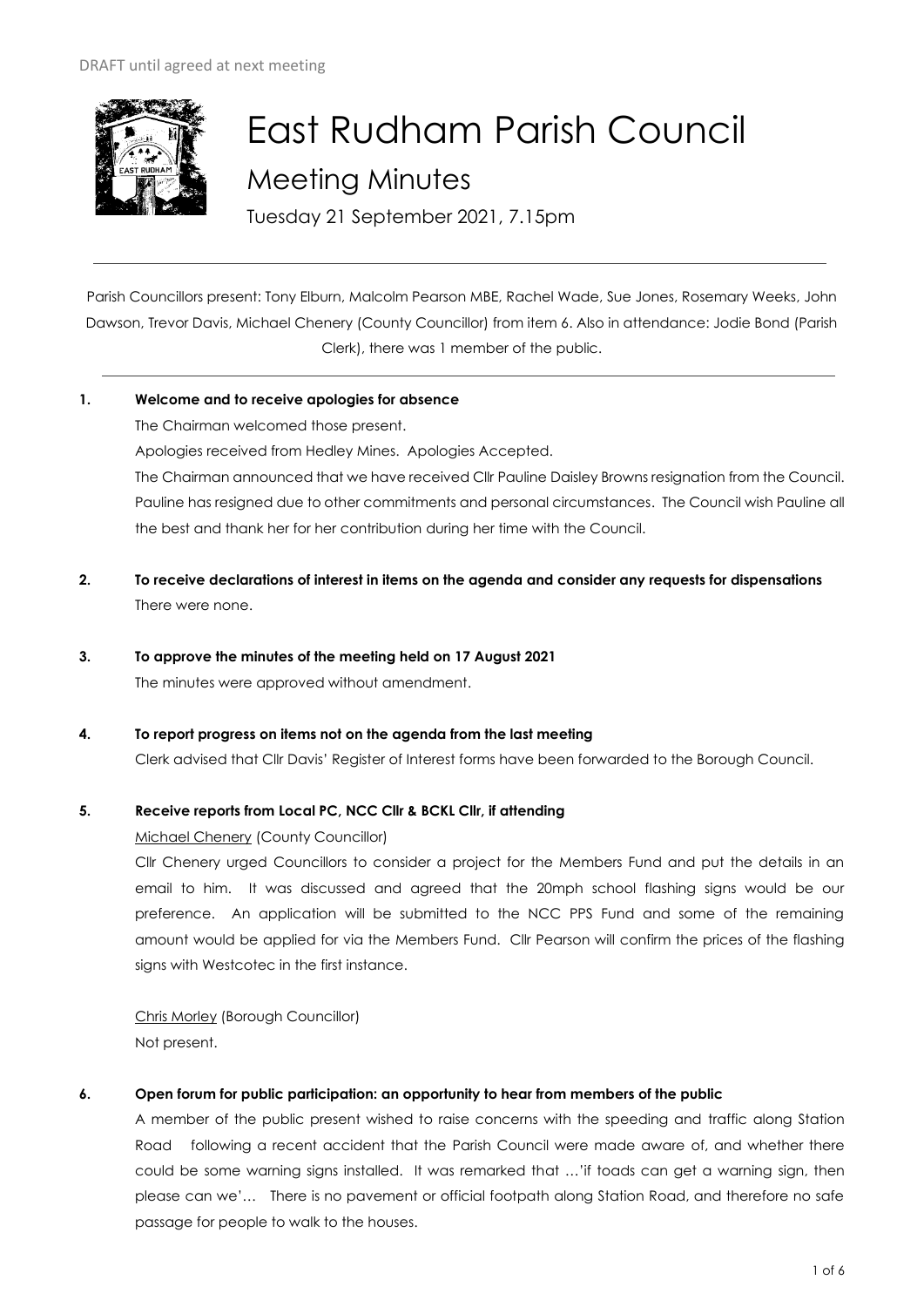Following discussion, the Council agreed to make enquiries with Highways about installing 'Hidden Entrance' signs or 'Pedestrians in the Road'. Cllr Pearson added that the speed limit reduction has been refused in the past, but that we had produced a strategy for speed, which highlights and prioritises issues. Cllr Pearson also suggested attending the next Local Police Public Engagement Event at the café.

#### **7. To receive updates from council members**

- 7.1 Jack's Lane Windfarm Community Fund No update.
- 7.2 SAM2 report

| Location:                                                                                             | Outside vets – monitoring westbound traffic |  |  |  |
|-------------------------------------------------------------------------------------------------------|---------------------------------------------|--|--|--|
| 85 <sup>th</sup> percentile                                                                           | $43.8$ mph                                  |  |  |  |
| Max speed                                                                                             | 90mph on 7 <sup>th</sup> Aug at 5.45am.     |  |  |  |
| Vehicle volume                                                                                        | 134071, (compared with 2020 132414)         |  |  |  |
| Percentage >40mph                                                                                     | 30.07                                       |  |  |  |
| It is now at Groveside monitoring eastbound traffic.                                                  |                                             |  |  |  |
| Data will be reported to the police once we can break the data down to give them some sort of target. |                                             |  |  |  |

# 7.3 Conservation Area in Churchyard

This item will be removed from the agenda for the time being.

#### **8. Open spaces & highways issues**

- o Following the resignation of Cllr Daisley Brown, Cllr Wade suggested checking what progress (if any) had been made with regards to the Christmas Tree project. Clerk to action.
- o As no response had been received from Highways regarding the request for Station Road to be gritted, the Clerk followed up and received the following response…

I can confirm it was assessed through our assessment process in July this year for adding to a route, and I am afraid was declined, please see the comment below:

*This request does not meet the required assessment criteria. Therefore, at the current time, there is no justification to add it to the treated network or resources available to treat an additional 6km length. The additional housing has yet to be built. Recommended to keep this section as a P3.*

The further response when asked was…

P3 means priority 3 routes, these are minor routes that are done during prolonged periods of snow or ice.

We undertake Priority 1&2 routes on a regular basis dependent on temperatures and weather forecasts, P3 routes are only done when we have snow or long periods of freezing temps.

The Council were not pleased with this response, and Cllr Wade explained that it is a commuter route and a school route. Cllr Chenery asked how many students use this route. There are 88 children who attend East Rudham School. Cllr Chenery agreed to continue to request that it is included on the high priority route for gritting.

8.1 Receive update on the village green to include the allocated Post Office van space and chains and posts to prevent vehicles obstructing driveways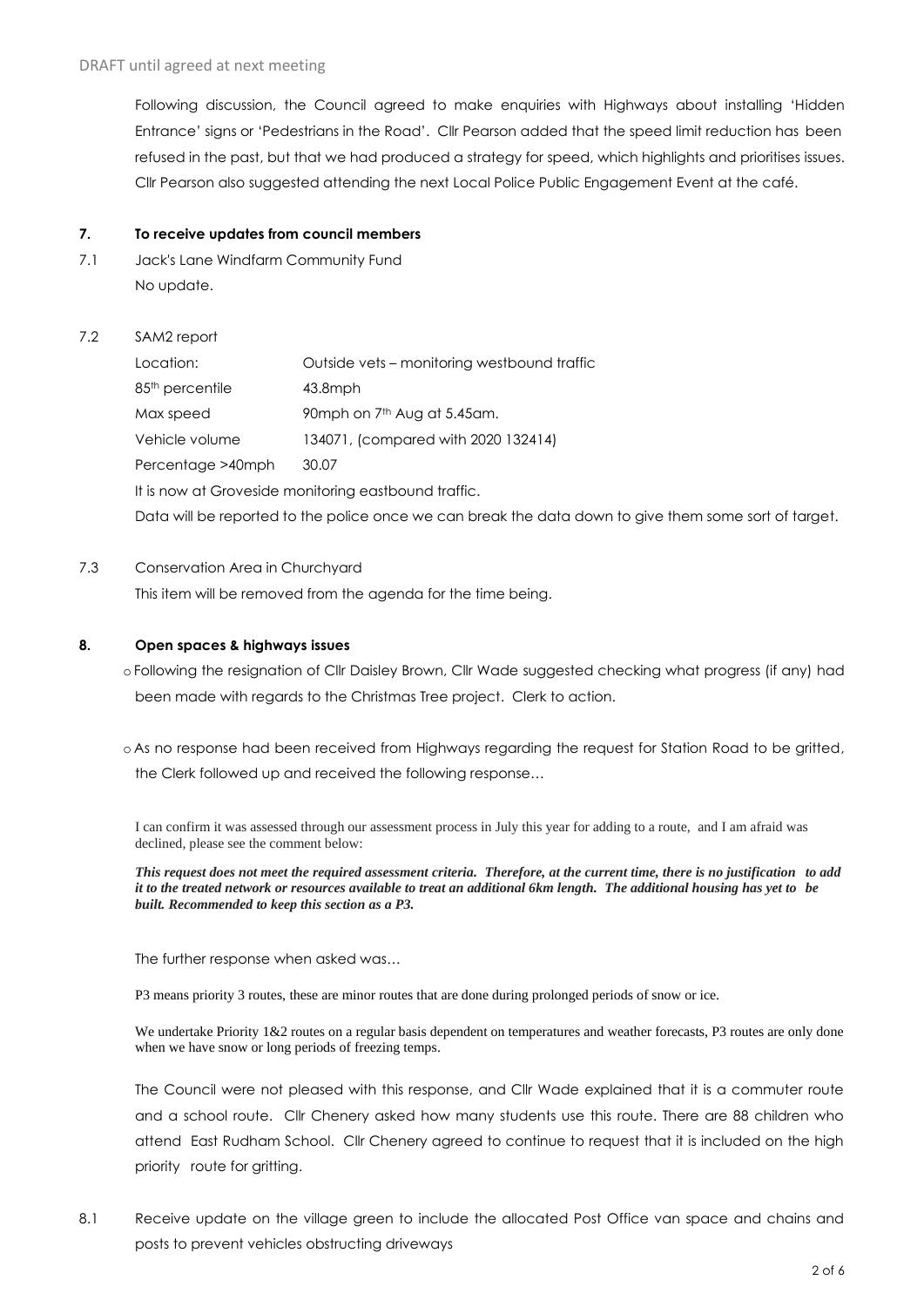#### Posts & Chains

Cllr Elburn reported that he has received a verbal quote from Highways of £300 per unit which would include 2 posts, some chain and signs, so approx. £600 for 2 driveways. Cllr Wade was concerned that if this was carried out for 2 homes, the other homes along the green would also want the same. Cllr Pearson explained that the homeowners had agreed to make a contribution. This work would have to wait for our next budget and would also be conditional on the homeowners making a satisfactory financial contribution before it can be considered further. The quotes will be presented to the homeowners in question to establish whether they still wish to consider this.

#### Mobile Post Office Van

Cllr Elburn did have some reservations about the post that was discussed at our last meeting, and cars driving into it. Cllr Davis explained that the post could fold flat while the Post Office van is parked in the bay and extends when it is not. Cllr Weeks suggested a post made of durable resin/foam that would not be quite as hazardous if it was hit as a steel post. It was agreed this would be a more suitable option. Cllr Weeks will source some prices. Thanks, given.

#### 8.2 Receive update on the village green picnic tables

- o The tables have now been removed from The Green for the winter, the ground spikes removed, the litter has all been picked and the grass has all been cut by Janes Coffee shop operative.
- o Originally Janes Coffee Shop and The Crown had an agreement in place where Janes would cover up until 3pm and The Crown would take over from 3pm to manage the area… and it worked really well in the beginning, but unfortunately The Crown did not want to continue to share the responsibility.
- o There had been more reports of glass being used outside and not collected recently. This was a real concern. Sadly there were one or two incidents with broken glass and people hurting themselves, which is not acceptable.
- o Cllr Pearson wished to give a huge thank you to Cllr Wade for her hard work in providing and overseeing the picnic tables this year. All Agreed.
- o Cllr Pearson went on to say that a letter to reflect the above will be sent to Janes Coffee Shop and The Crown. If this is to repeat next year, there will be stricter guidelines that must be adhered to and a reminder of licencing rules. Clerk to action.
- o Clerk to add this item (Village Green Picnic Tables) to our meeting agenda for discussion in January or February 2022.

# 8.3 Speed watch and speeding update

The Council had been contacted by a local parishioner, Elena Anastasi, who is the co-ordinator of a new Speed Watch group. Part of the regulations is that a Speed Watch group must obtain the consent of the Parish Council. Further to discussion the Council RESOLVED to support this group, on the condition that it is run through the official channels and in line with the police training and guidance. This will be an asset to the village.

The co-ordinator also asked if there are any locations for consideration…the Layby on A148 past School Road towards Lynn, the layby on Fakenham end of A148, opposite Wensum House on Station Road, south side of the green and near the school. Clerk to notify the co-ordinator.

Cllr Wade advised that she had reported the cars parking outside the old butcher shop to the police, which were obscuring and obstructing passing vehicles which is dangerous.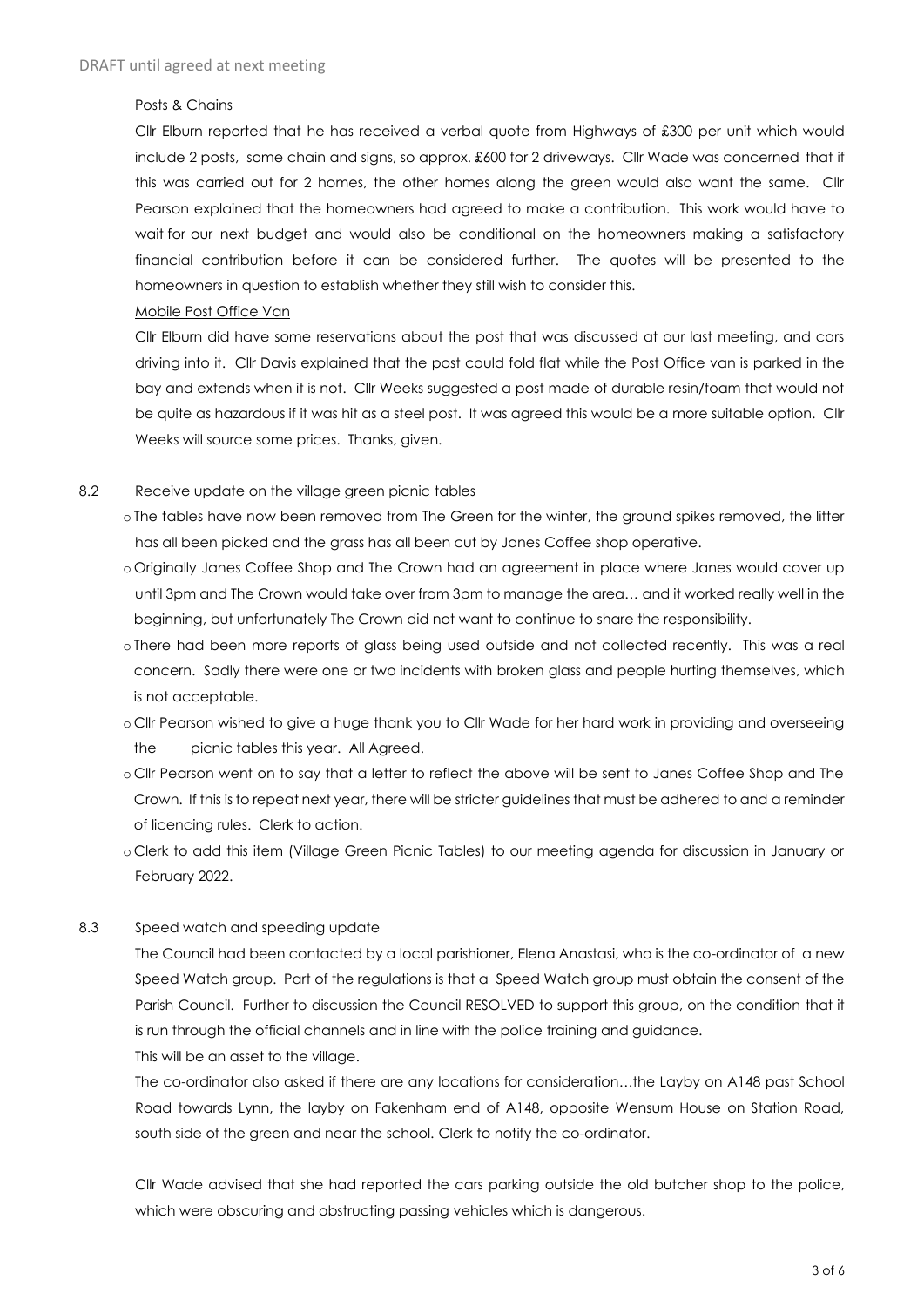#### 8.4 Receive an update on village sign support replacement

The work has now been completed and all agreed looks great. The total cost was £910.29, part of which was accrued as expenses by Cllr Elburn, which was agreed to be reimbursed.

As mentioned before, going forward we will obtain quotes from external sources so that the work that Cllr Elburn currently fulfils for the council, can be budgeted for, such as mower repairs, grass cutting etc.

Cllr Elburn noted that John Deere have confirmed that E10 fuel is acceptable in the mower, for reference.

#### 8.5 Discuss drainage issues

The heavy rain at the weekend resulted in a lot of surface water on the A148, Cllr Pearson would like to set up a site meeting between West Rudham PC and Houghton Estate to agree how to manage this. The main issues are with Rudham Common. There are improvements that could be made to help, with ditches being dug out and maintained (by reminding landowners it is their responsibility where applicable), so that surface water can be absorbed off the road and released slowly.

Cllr Pearson has been in touch with someone who has a drone which they can use to take ariel photographs to show where the ditches are.

#### 8.6 Receive an update on the UKPN undergrounding project

Cllr Elburn has set up a site meeting for Monday at 11am to establish what size it is intended to be as it has changed somewhat since the original request was made. Cllr Wades partner is happy to attend to offer professional help and advice and to help ask the right questions etc. Thanks, given.

#### **9. Playpark update**

The Chairman has received a commitment from the BC that we will receive the full amount of CIL funding applied for, totalling £8919 which is great news, however there are some provisos. The funds will be released once we have completed the work and have submitted the invoices to the BC. The acceptance letter has been signed and returned to BC.

The installation and restructure work will now be organised.

The landscaping of the area which will be funded by the grant from Jacks Lane Windfarm, will be organised separately.

The Council agreed to close the playpark while the work is carried out, during the winter.

Cllr Elburn advised that there is a pipeline coming from the Common across, underground, beneath the mound which must not be damaged. Clerk mentioned using DigDat to source any and all underground utilities that must be avoided during the work for an estimated cost of £30. Cllr Pearson proposed we go ahead and use DigDat, seconded by Cllr Elburn. All agreed. Clerk to action.

#### **10. East Rudham cemetery**

- 10.1 Receive an update on the concealed entrance / cemetery highways sign Cllr Elburn will follow this up with Highways.
- 10.2 Discuss and consider new cemetery rules signs
	- o Cllr Wade had a site meeting with a supplier and the proposal is to have a sign mounted on posts on both sides inside the entrance and on both gates. The rules will be added to the signs and will include the Clerks contact details. The signs would be made from weather board for £315 including VAT for 4 x signs including installation. The design, including the font, will be confirmed prior to installation.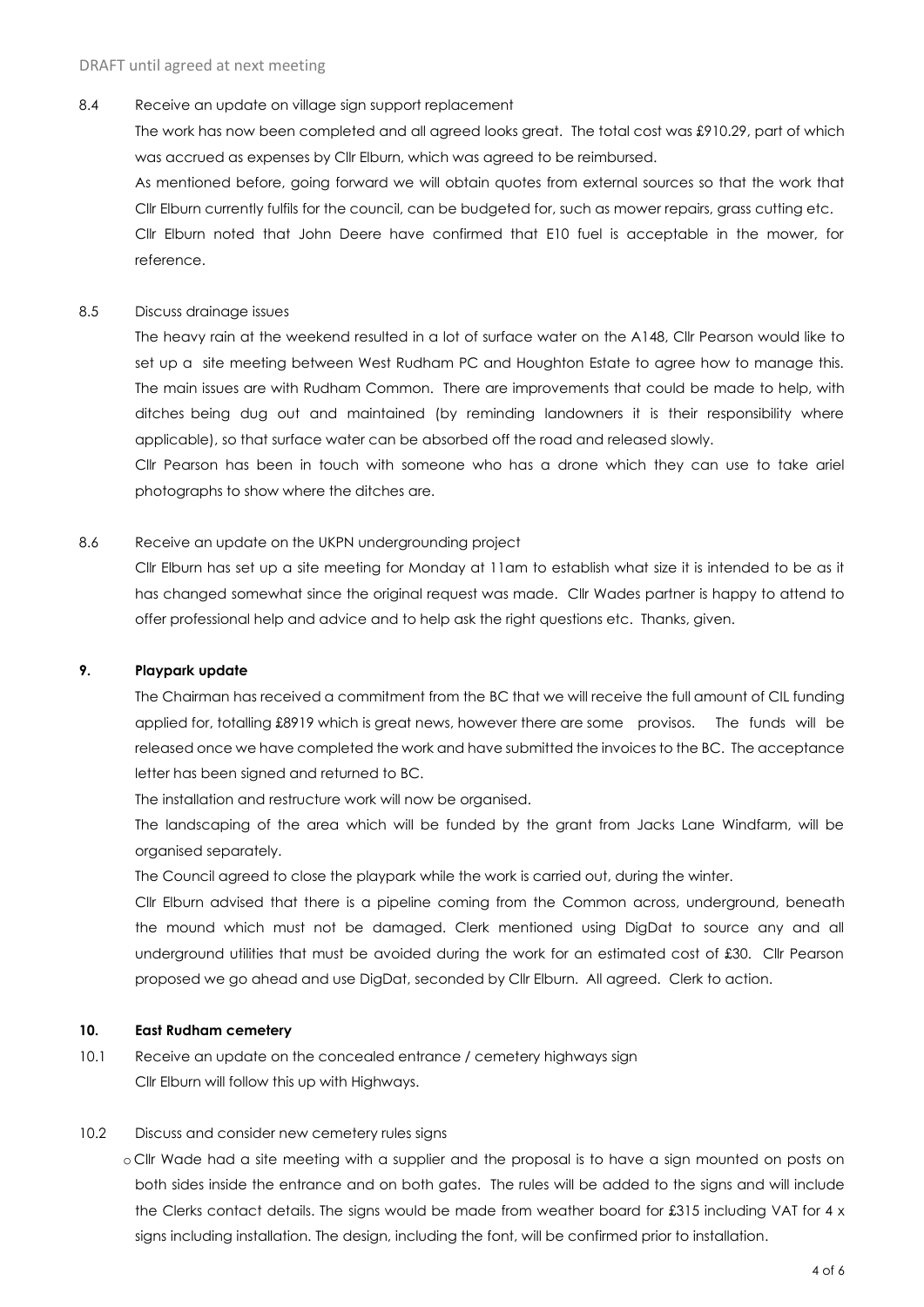o Work to update the records is progressing and Cllr Dawson has started uploading the handwritten records into electronic form.

#### **11. Newsletter**

Cllr Weeks advised that inclusions should be received by mid-November, and the proposed dates for the temporary closure of the playpark will hopefully be included.

### **12. Planning matters**

Back Lane No further update.

12.1 To receive results of applications.

21/00182/F Broomsthorpe Hall Tatterford Road Broomsthorpe East Rudham Norfolk PE31 6TQ PC comment - Supports | KLWNBC decision – Pending 21/00498/F | Land NE of 5 Eye Lane and S of The Bungalow Fakenham Road, East Rudham Norfolk PC Comment – Supports with some highway concerns | BCKLWN decision – Pending 21/00992/F | Change of use of school to dwelling at East & West Rudham Pre School Group PC Comment – Supports | BCKLWN decision - Permitted 21/01010/F | Change of use from butchers shop and premises to dwelling at J Kew Butcher PC Comment - Supports | BCKLWN decision - Pending 21/01011/F | Construction of four Dwellings PC Comment - Supports with reservations | BCKLWN decision - Pending 21/01012/F | Alterations and extension to dwelling at Old White Horse PC Comment - Objection | BCKLWN decision - Pending 21/01373/F | Proposed new residential dwelling at Land Adjacent To 54 Bagthorpe Road PC Comment - Support | BCKLWN decision - Pending

# 12.2 To receive applications for consideration

21/01678/F | Meadow Bank 40 Bagthorpe Road East Rudham King's Lynn Norfolk PE31 8RA New detached Garage & Carport, Two storey extension, replacement rear single storey extension, change of fenestration and exterior to be timber clad and rendered as shown. PC comment- Supports.

#### **13. To receive and consider any correspondence**

An inscription request had been received from Howells for a grave in the cemetery which will be forwarded to the burial clerk.

# **14. Financial matters**

There was some discussion about an alternative to plastic poppy wreaths, however the Council RESOLVED to purchase a type C poppy wreath, from the Royal British Legion for Remembrance Day. Clerk to action